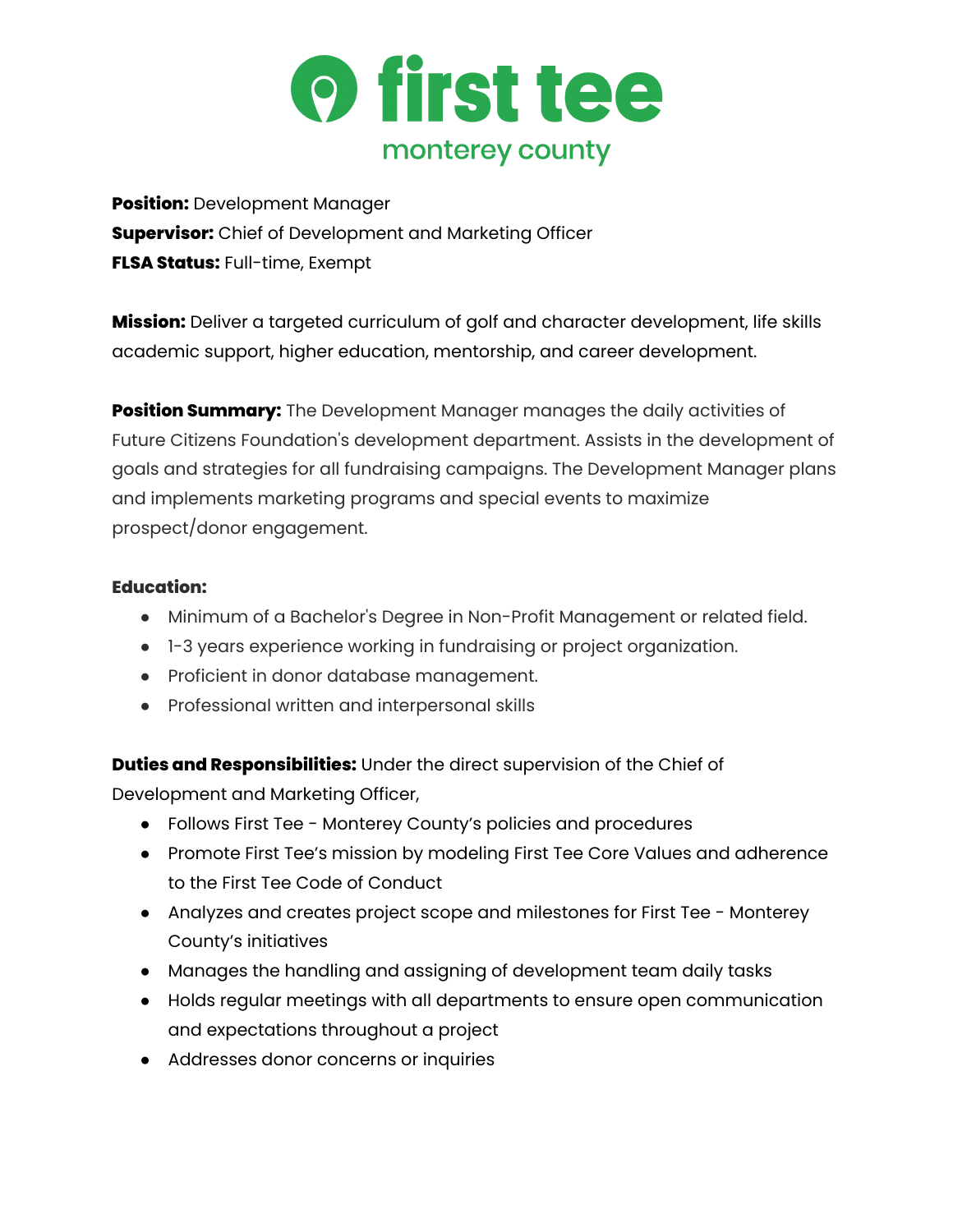- Communicates and organizes with team members to increase the company's outreach
- Strategizes and plans fundraising events
- Organizes capital campaign strategy and execution, setting communication and funding goals
- Develops marketing materials and plans events to generate funding
- Coordinates identification and relationship building with key donors and groups
- Establishes a realistic budget for events and accounts for anticipated fundraising outcomes
- Assumes full responsibility for various fundraising efforts including product sales, obtaining items for sale in auctions, and acquiring donations
- Writes grant proposals and develops event opportunities
- Research and identify prospective new donors and proactively initiate sponsorship and funding
- At the end of each fiscal year or quarter, the Development Manager will be charged with designing a comprehensive fundraising plan for the coming year or quarter. Each plan will be focused on generating revenue, encouraging participation, and boosting community involvement, and will be used as a general blueprint by all involved departments within the organization.
- Makes sure that gifts are properly processed and recorded
- Oversees and manages the donor database
- All other tasks as assigned

## **Other Qualifications:**

- Successfully pass criminal background checks through the FBI and California DOJ
- Successfully pass Drug Screening
- Possess an appropriate California Driver's License with a driving record acceptable to First Tee - Monterey County

## **Salary and Benefits (enacted after 60 days from hire):**

- Salary Range: \$65,000 to \$75,000 per year
- Retirement: Up to 8% match on 403B
- Medical Insurance: 75% of premium covered for employees and 50% coverage for dependents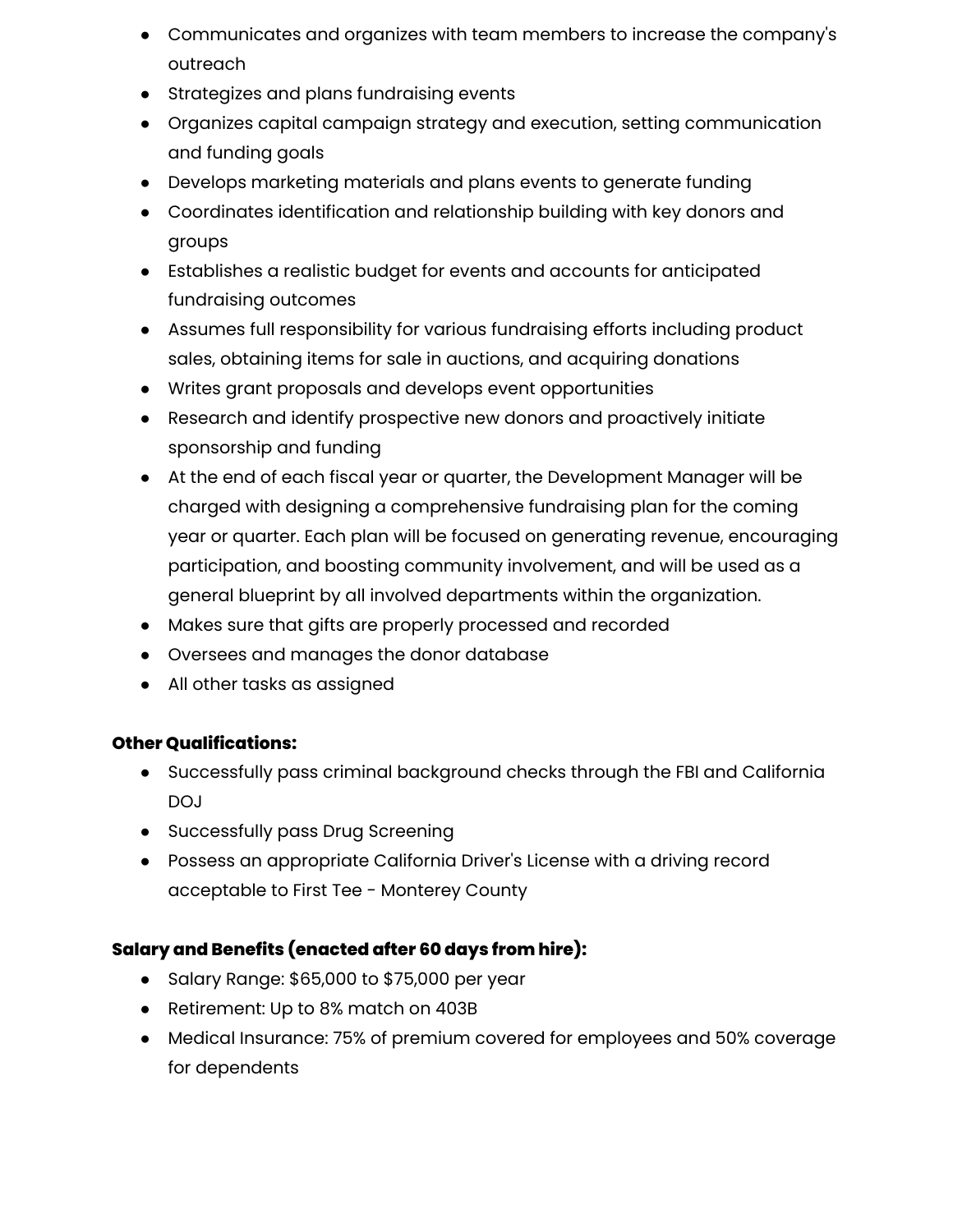- Dental Insurance: 100% of premiums covered for employees and all dependents
- Life Insurance: 100% of premium covered
- Vision Insurance: 100% of premiums covered for employees and all dependent
- Health Reimbursement Account: \$1500 for a single employee or \$2500 for the employee with dependents for eligible medical/dental/vision expenses

*The above statements are intended to describe the general nature and level of work being performed. They are not intended to be construed, as an exhaustive list of all responsibilities, duties, and skills required of personnel so classified. The incumbent must have the abilities or aptitudes to perform each essential function proficiently with or without reasonable accommodation. FTMC is a dynamic work environment*